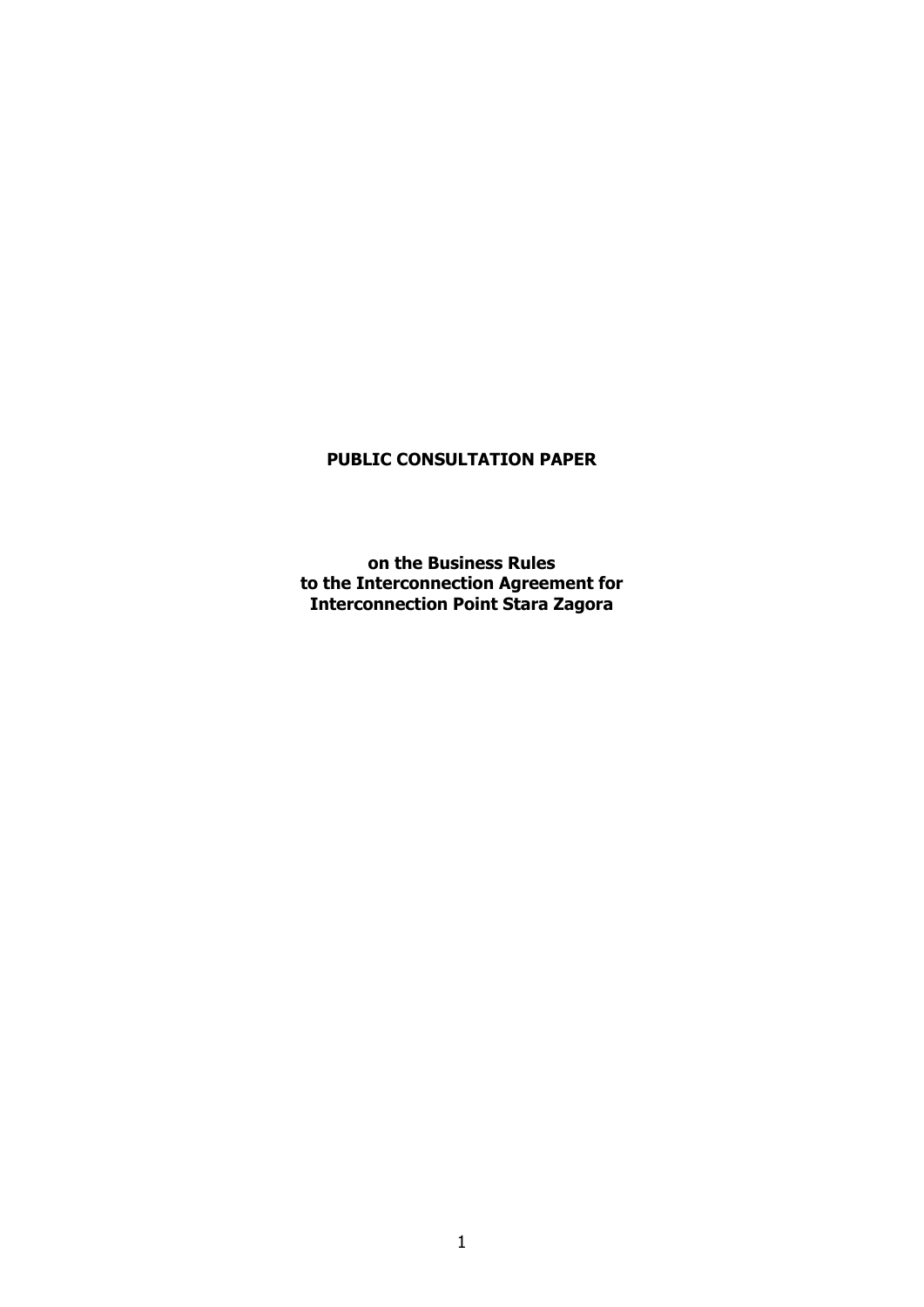### **Article 1 ‐ Definitions**

The terms used in this IA shall have the meaning as follows:

**Active TSO** shall mean one of the adjacent TSOs which receives the single-sided nominations forwarded by the Network User(s). For the purpose of this IA, BTG is the Active Transmission System Operator.

**Business day**: shall be all days with the exception of Saturdays, Sundays and Bulgarian public holidays and rest days based on government decree.

**Confirmed Quantity** shall mean the quantity of Natural Gas confirmed by the **MSO** to be scheduled or re-scheduled to flow on a Gas Day D at the IP.

**Cubic meter**  $V_0$  is the gas amount which at the temperature of 0 degrees Celsius ( $\degree$ C) and the absolute pressure of 1.01325 bar, in the absence of water vapours, occupies the volume of one cubic meter (1m3).

**Cubic meter**  $V_{20}$  is the gas amount which at the temperature of 20 degrees Celsius (°C) and the absolute pressure of 1.01325 bar, in the absence of water vapours, occupies the volume of one cubic meter  $(1 \text{ m}^3)$ . For the purpose of this IA, this volume is calculated as per Annex 7B.

**Daily Balance Position (DBP)** shall mean a quantity calculated on a daily basis, for each Gas Day D of the period of implementation of the **Operational Balancing Account (OBA)** allocation procedure. The calculation of DBP for a specific Gas Day D is performed according to the following formula:

$$
DBP^D = TDAQ^D - Q_M^D
$$

*Where:*

 $Q^D_M$  *is the measured quantity, expressed in kWh, of the physical flow through the IP towards the GR‐BG direction or BG‐GR direction during the Gas Day D;*

*is the Total Daily Allocated Quantity during the Gas Day D;*

**Downstream Operator** shall mean the Party physically receiving the natural gas.

**Double Sided Nominations (DSN)** shall mean delivery nominations submitted by the pairs of Network User(s) who have successfully reserved unbundled capacity at the IP.

**Exceptional event** means any unplanned event that may cause, for a limited period, capacity reductions, affecting thereby the quantity or quality of gas at interconnection points, with possible consequences on interactions between the Parties as well as between any Party and its network users**.**

**Firm capacity** means gas transmission capacity contractually guaranteed as uninterruptible by the TSO.

**Forecasted GCV** shall mean the average GCV, calculated in the GMS Stara Zagora (for deliveries in the GR-BG direction) and GMS Stara Zagora (for deliveries in the BG-GR direction) by using ISO 6976, on the Gas Day D-2, immediately preceding the Gas Day D-1 on which the matching process for the Gas Day concerned (D) takes place. The Forecast GCV is expressed in kWh/m3 (reference combustion temperature 25°C, reference volume temperature 0°C).

**Gas Day** shall means the period from 5:00 to 5:00 UTC the following day for winter time and from 4:00 to 4:00 UTC following day when daylight saving is applied. The reference date of any Gas Day is the date of the calendar day on which the Gas Day begins.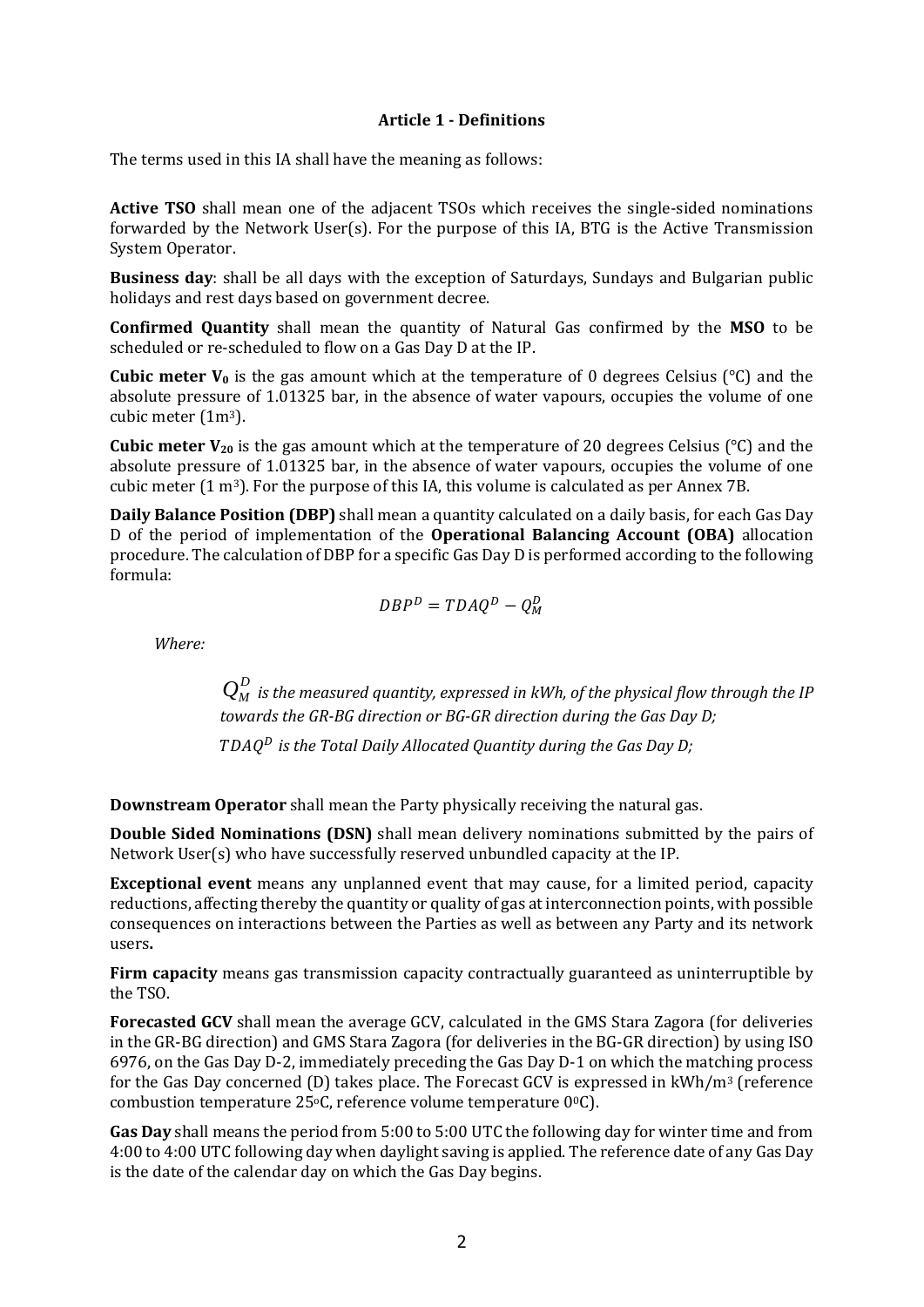**Gas Metering Station Stara Zagora** (hereinafter referred to as Gas Metering Station or GMS Stara Zagora): shall mean the gas metering station located near Stara Zagora and owned by ICGB.

The GMS Stara Zagora has been designed, built and operated in accordance with the design specifications and operating standards and procedures, in accordance with sound and prudent gas industry practice, in accordance with international standards (for example EN and ISO) and in accordance with all laws, rules and regulations of any authority having jurisdiction above it.

The Gas Measuring Station Stara Zagora shall be used for commercial measuring and/or determination of the quantity and quality of gas delivered through IP STARA ZAGORA.

**Gas quantity expressed in energy units** shall mean the energy content of a given volume of gas calculated as the product of the gas volume expressed at normal reference conditions  $(t=0^{\circ}C)$ without decimals (truncated, not rounded), multiplied by the Gross Calorific Value (25/0)), expressed at normal reference conditions, with 6 decimals.

**Gas Year** shall mean the period of time beginning with the first Gas Day of October of the current year and ending with the last Gas Day of September of the next year.

**Gross (Superior) Calorific Value (GCV) at Normal Reference Conditions** shall be calculated for real gas according to ISO 6976 taking into consideration the normal reference conditions and combustion reference temperature of 25°C. The Gross Calorific Value is expressed in kWh/m3. These data shall be applied between the Parties while performing all duties as stipulated in this IA.

For energy calculation, the GCV in  $kWh/m<sup>3</sup>$  shall be used with a rounding at 6 decimals, with rounding up if the 7<sup>th</sup> decimal is 5 or more, and with a rounding down if the 7<sup>th</sup> decimal is 4 or less.

**Gross (Superior) Calorific Value (GCV(25/20)) at Standard Reference Conditions** shall be calculated for real gas according to ISO 6976 taking into consideration the standard reference conditions and combustion reference temperature of 25°C. The Gross Calorific Value is expressed in kWh/m3.

**Hydrocarbon dew point** means the temperature at which the hydrocarbons in gas begin to condense at a certain pressure.

**Initiating System Operator (ISO)** means the Party initiating the matching process by sending the necessary data to the Matching System Operator (**MSO)**. For the purpose of this IA, ICGB is the **ISO**.

**IP STARA ZAGORA** shall mean the interconnection between the ICGB's Transmission System and the BTG's Transmission System near to Stara Zagora (on the territory of Bulgaria) and it is the physical connection of both systems in Block valve station 7 (BV7). The measurement and/or determination of quantities and quality of gas delivered at this IP shall be carried out at the Stara Zagora Gas Measuring Station.

**Interruptible capacity** means gas transmission capacity that may be interrupted by the transmission system operator in accordance with the conditions stipulated hereinafter.

**Lead time** means a period of two hours starting on the first full hour after nomination's submission, after which the actual implementation of the nomination starts.

**Limitation range (LR)** shall mean the allowed range of values of the **Total Balance Position**.

**Lesser rule** means that in case of different processed quantities at either side of the interconnection points, the confirmed quantity will be equal to the lower of the two processed quantities.

**Matching process** shall mean the process of comparing and aligning processed quantities of network users at both sides of the interconnection points, which will result in confirmed quantities for the network users. Nominations given by the Network Users are expressed in kWh/d during the matching process.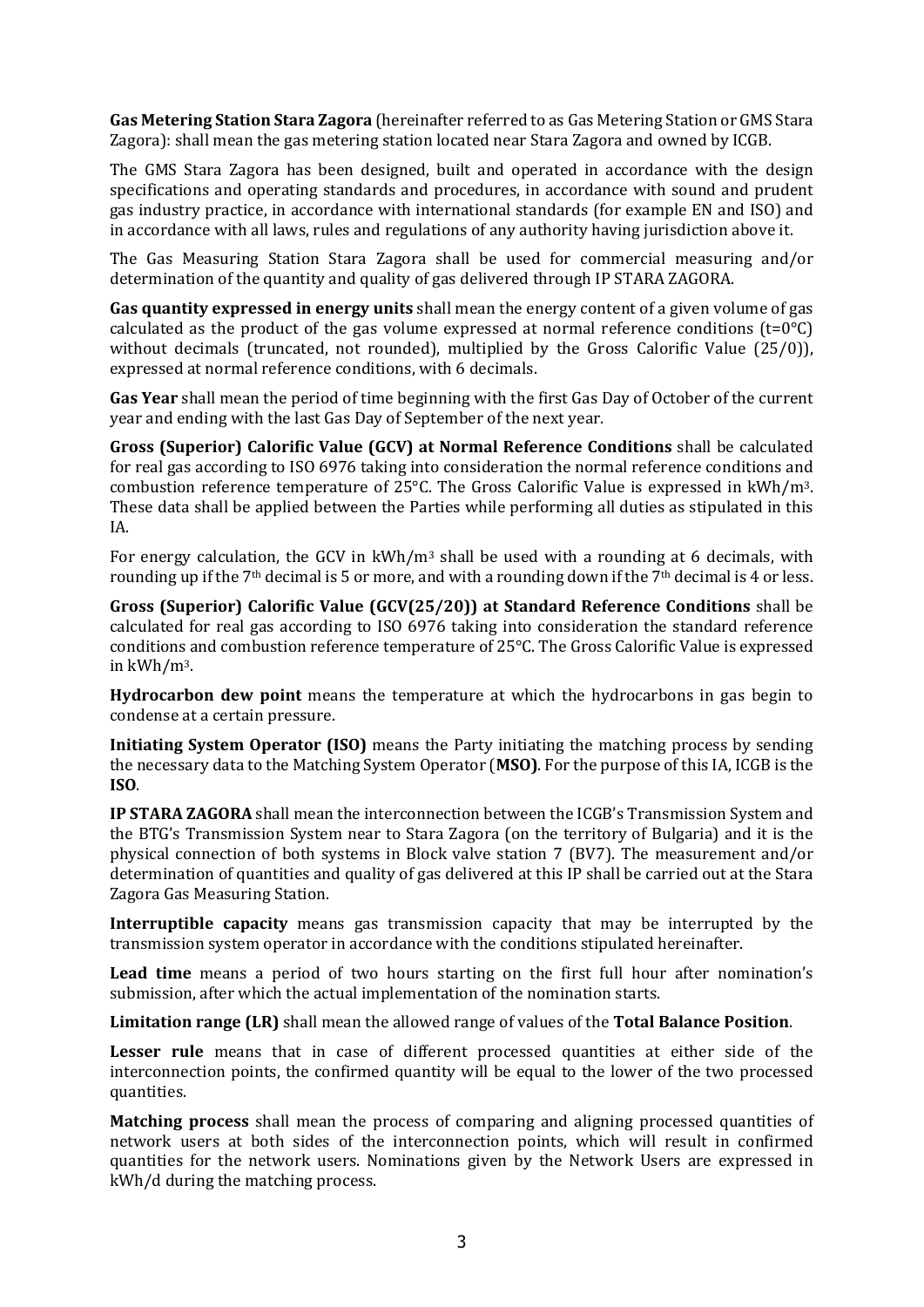**Matching System Operator (MSO)** means the Party performing the matching process and sending the result of the matching process to the Initiating System Operator (**ISO**). For the purpose of this IA, BTG is the **MSO**.

**Measured quantity** means the quantity of gas that according to the measurement equipment has been physically transported across the interconnection point per time period.

**Month**: shall be a period beginning at 5:00 UTC in winter time, and 4:00 UTC in summer time on the first day of a calendar month and ending at the same time on the first day of the next calendar month.

**Network User** shall mean a natural person or legal entity that holds transportation capacity at the IP, on the basis of a transportation contract concluded either with ICGB and/or BTG. Each Network User is assigned a unique identification code by the respective Operator.

**Network User Code** shall mean a unique identification code assigned by an Operator to a registered Network User to be used for identification in the procedures and systems administered by the Operator.

**Normal reference conditions** of temperature, pressure and humidity to be used for measurement and calculations on natural gas are 273.15 K (0 °C) and 101.325 kPa (1.01325 bar (absolute)) for real dry gas.

**Operational Balancing Account (OBA)** is a joint account where the Daily Balance Position of both TSOs at the IP is recorded. BTG is the TSO responsible for calculating, on a daily basis, the Daily Balance Position and the Total Balance Position and update the Operational Balancing Account accordingly.

**Pair of Network Users** shall mean the mutually served, in line with corresponding transportation contracts, Network Users or group of Network Users at the both sides of the IP.

**Passive TSO** shall mean the TSO which receives the single-sided nominations forwarded by the active TSO. For the purpose of this IA, ICGB is the passive Transmission System Operator.

**Processed quantity** means the quantity of natural gas assessed by Parties, which takes into account the network user's nomination (respectively re-nomination) and contractual provisions as defined under the relevant transport contract;

**Single Sided Nominations (SSN)** shall mean delivery nominations submitted by the Network User(s) who have successfully reserved bundled capacity at the IP to the Active TSO.

**Steering difference** means the difference between the quantity of gas that the Parties has scheduled to flow and the measured quantity for an interconnection point.

**Time**: all the data regarding time shall be expressed using the **UTC INT NC,** except in the Matching Schedule tables (where time shall be in Central European Time).

**Total Balance Position (TBP)** shall mean the actual accumulation of DBP over a consecutive number of Gas Days. The calculation of TBP for each Gas Day D of the period of implementation of the OBA allocation procedure, is performed as follows:

- 1. For the first Gas Day D of implementation of the OBA allocation procedure, the TBP is set equal to the DBP calculated for this Gas Day D.
- 2. For each subsequent Gas Day D and up to (and including) the last Gas Day of the period of implementation of the OBA allocation procedure, the TBP for the Gas Day D shall be calculated as the algebraic sum of the TBP of Gas Day D-1 and the DBP for the Gas Day D concerned.

Negative TBP indicates that BTG is indebted towards the zero balance position, with a quantity equal to the absolute value of TBP. Positive TBP indicates that ICGB is indebted towards the zero balance position, with a quantity equals to the value of TBP.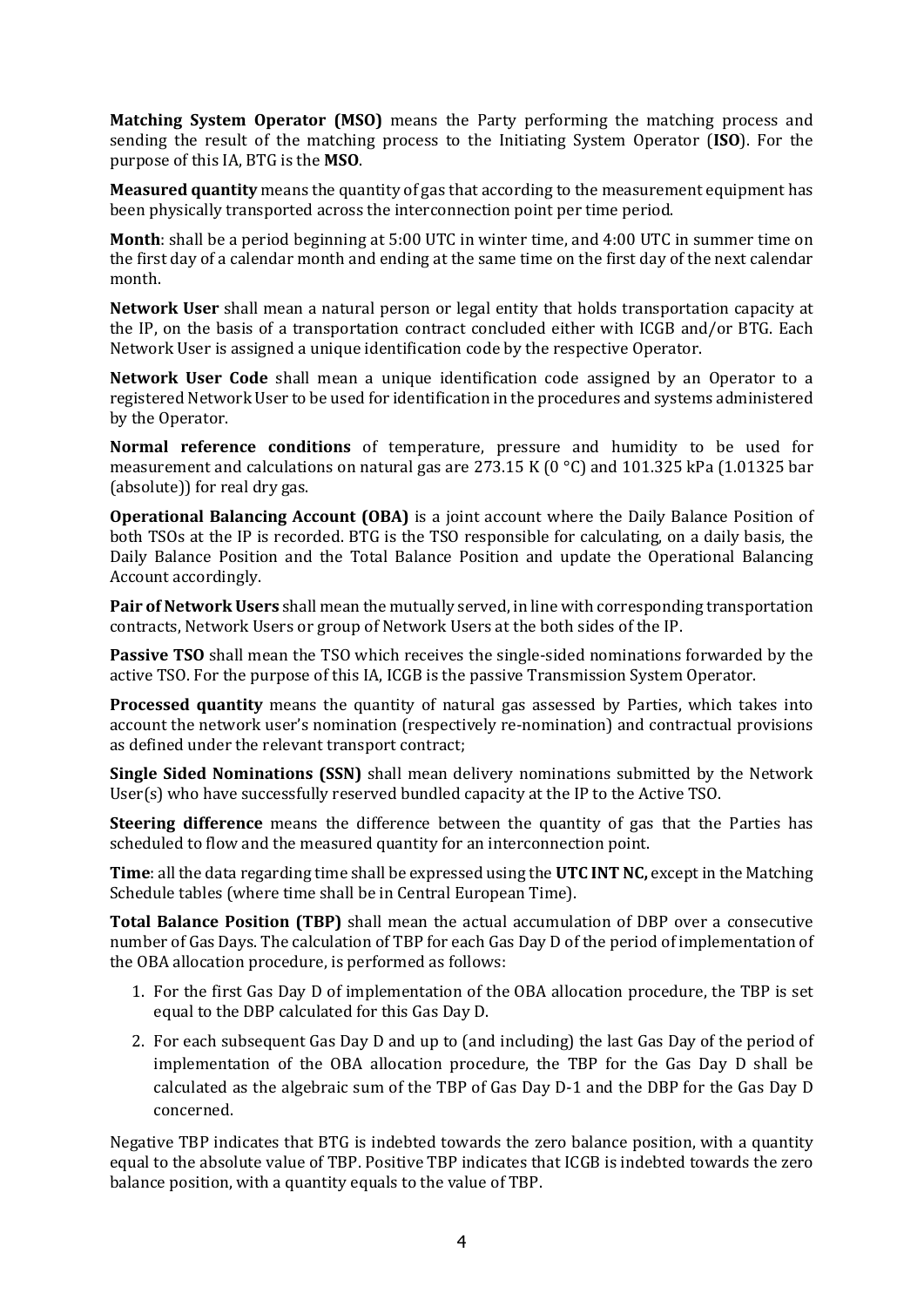**Total Daily Allocated Quantity (TDAQD)** shall mean a quantity defined as:

$$
TDAQ^D=\sum_{i}Q^D_{Ai,E;t}-\sum_{i}Q^D_{Ai,k,j}
$$

*Where:*

,ி, *is the allocated quantity, expressed in kWh (for a given pair of NUs in GR‐BG direction, during the Gas Day D);* ,ோ, *is the allocated quantity, expressed in kWh (for a given pair of NUs in BG‐GR direction, during the Gas Day D); i, is the pair of NUs active in the GR‐BG direction during the Gas Day D;*

*j, is the pair of NUs active in the BG‐GR direction during the Gas Day D;*

**Upstream Operator:** shall mean the Party delivering physically the natural gas.

**Water dew point** means the temperature at which the water vapours in gas begin to condense at a certain pressure.

**Wobbe index** shall mean an indicator of the interchangeability of fuel gases with different composition expressed by the Gross calorific value divided by the square root of relative density at the same specified metering reference conditions. The measurement unit is kWh/m**3.**

# **Article 7 ‐ Business Rules**

### **7.1 Network Users' setup and update**

On a regular basis and as soon as possible but not later than five (5) Working Days before the new Network User plans the transmission, new Network User's codes for the ICGB's Transmission System and/or the BTG's Transmission System, respectively shall be discussed:

- ICGB shall communicate to BTG the list of Network User codes (according to Annex 1A), which shall be used by the Network Users for nominating gas quantities for transportation in the ICGB's Transmission System, whilst
- BTG shall communicate to ICGB the list of Network User codes (according to Annex 1B), which shall be used by the Network Users for nominating gas quantities for transportation in the BTG's Transmission System.

### **7.2 The Gross Calorific Values for daily matching process**

- 7.2.1 For the performance of a transmission service at the IP for the purpose of daily matching process, the following rules shall apply:
	- 7.2.1.1 ICGB shall notify BTG on the forecasted average GCV at the IP to be used for daily matching purposes for the GR-BG direction, during the first two Gas Days in the initial phase.
	- 7.2.1.2 BTG shall notify ICGB on the forecasted average GCV at the IP to be used for daily matching purposes for the BG-GR direction, during the first two Gas Days in the initial phase.
	- 7.2.1.3 The Forecasted Gross Calorific Values at the IP, shall be posted, after the Gas Day until UTC 10:00 (in winter time) and UTC 09:00 (in summer time), on the websites of BTG and ICGB.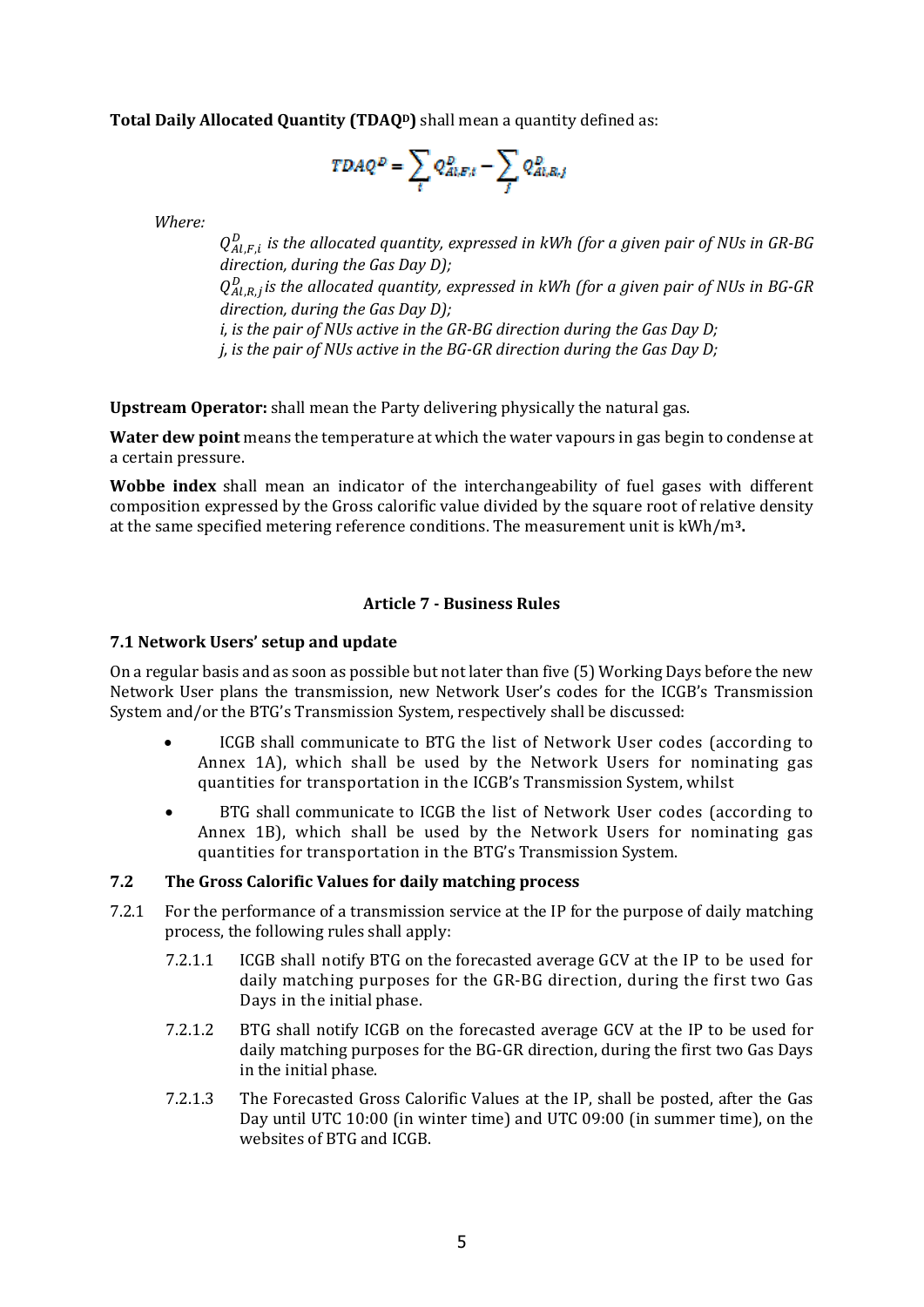7.2.1.4 The Forecasted Gross Calorific Value shall be used for the daily nomination/renomination and matching process.

# **7.3 Matching procedure**

- a) The Network Users on the Transmission Systems shall be entitled to submit to BTG and ICGB double sided nomination for Gas Day D no later than UTC 13:00 (in winter time) and UTC 12:00 (in summer time) for Gas Day D-1.
- b) The Network Users shall submit all single sided (re-)nominations to the Active TSO.
- c) All processed single sided (re-)nominations shall be sent by the Active TSO to the Passive TSO for local processing using DELORD – ANC message according to Edig@s format regarding the single side (re-)nominations at IP by Network Users Pair. This shall be done as soon as technically possible and feasible but no later than 15 minutes after the full hour of the (re-)nomination was submitted by the Network Users. It should be noted that within this process, the Passive TSO has to process all single sided (re-)nominations that have been received from the Active TSO as if it would be a (re-)nomination sent by his own Network User, to ensure that the validation rules are respected.
- d) By UTC 13:45 (in winter time) and UTC 12:45 (in summer time) of the Gas Day D-1, ICGB shall send to BTG the DELORD message according to Edig@s-XML format regarding the Processed quantities for delivery/offtake for Gas Day D at IP by Network User pairs. The Processed quantities are accepted to be equally allocated per hours during Gas Day D.
- e) BTG shall carry out a matching procedure of the Processed quantities for delivery/offtake at the IP per Network User pairs and within 45 minutes after the receipt of the message under item d) a DELRES message shall be sent to ICGB according to Edig@s-XML format. If there is a difference in the Processed quantities at both sides of the IP, then the Lesser rule shall be applied.
- f) By UTC 15:00 (in winter time) and UTC 14:00 (in summer time) of Gas Day D-1, the Parties shall inform their Network Users about the confirmed quantities. Network Users who have submitted single sided nominations shall be informed by the Active TSO about their confirmed quantities.
- g) Network Users active on both sides of the IP shall have the right to re-nominate between UTC 15:00 (in winter time) and UTC 14:00 (in summer time) of Gas Day D-1 and UTC 02:00 (in winter time) and UTC 01:00 (in summer time) of Gas Day D. The Parties shall start a re-nomination cycle in the beginning of every hour, between UTC 16:00 (in winter time) and UTC 15:00 (in summer time) of Gas Day D-1 and UTC 02:00 (in winter time) and UTC 01:00 (in summer time) of Gas Day D. During each re-nomination cycle the notification and matching procedure according d) and e) shall apply. For re-nominations a lead time of two hours prior to the start of implementation of the nomination shall apply.
- h) Not later than two hours after the full hour following re-nomination request(s) receipt of Network Users, the Parties shall inform their Network Users about the confirmed quantities. Network Users who have submitted single sided re-nominations shall be informed by the Active TSO about their confirmed quantities.
- i) In case ICGB has not sent to BTG, until the expiration of the deadline specified in paragraph d) above Processed Quantities (DELORD) for a Gas Day D, BTG shall consider them to be equal to zero, for the implementation of the matching process.
- j) In case ICGB has not sent to BTG, in a given re-nomination cycle until the expiration of the deadline specified in paragraph g) above Processed Quantities (DELORD) for a Gas Day D,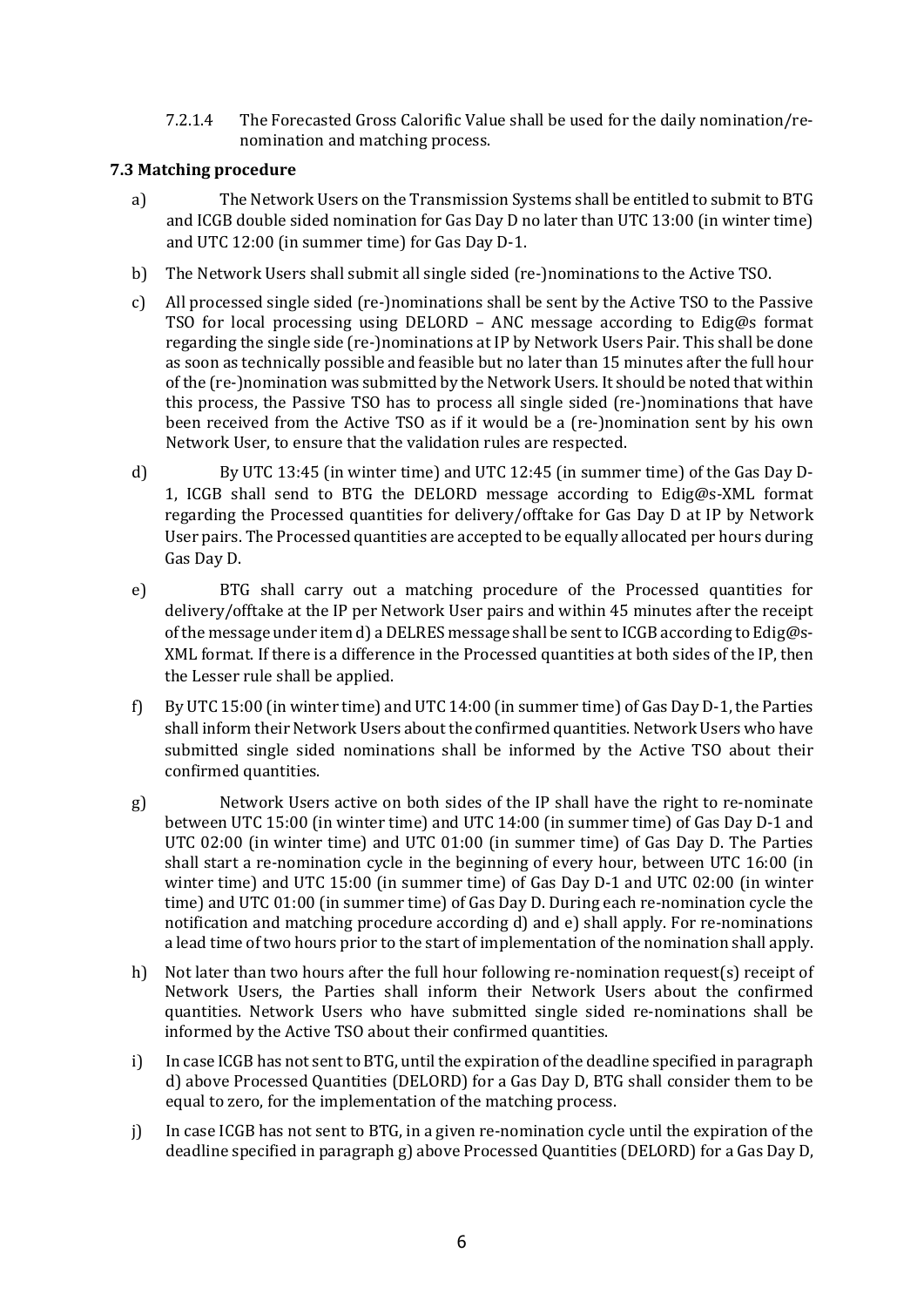BTG shall consider, for the implementation of the matching process, the last Processed Quantities for the Gas Day D, which were sent by ICGB to BTG.

- k) In case BTG has not sent Confirmed Quantities (DELRES) as a result of the Day-ahead nomination matching process for a Gas Day D to ICGB, until the expiration of the deadline specified in paragraph e) above, the Confirmed Quantities (DELRES) shall be considered equal to zero.
- l) In case BTG has not sent Confirmed Quantities (DELRES) for a Gas Day D to ICGB in a given re-nomination cycle, until the expiration of the deadline specified in paragraph e) above, the last Confirmed Quantities (DELRES) shall be considered as Confirmed quantities (DELRES) for that re-nomination cycle, as a result of the matching process.
- m) In case a nomination or re-nomination has not been submitted by a network user or has been rejected by a transmission system operator, for matching purposes the Parties shall use the network user's last confirmed quantity.
- n) The matching processes under Article 7.2 shall be carried out according to the provisions of Article 12.

#### **Article 8 ‐ Allocation**

**8.1** In respect of the allocation of gas quantities, BTG and ICGB establish allocation procedure ensuring consistency between the allocated quantities at both sides of the IP. This allocation procedure shall be based on the Operation Balancing Account (OBA), specified below.

**8.2** Under the OBA allocation procedure the Natural Gas quantity allocated for a Gas Day D to a pair of Network Users at the IP shall be equal to the gas quantity confirmed for delivery/offtake, for that Gas Day D, to the said pair of Network Users, according to Article 7.2.

$$
Q_{\text{Al},\text{F},i}^{\text{D}} = Q_{\text{C},\text{F},i}^{\text{D}} \text{ and}
$$

$$
Q_{\text{Al},\text{R},j}^{\text{D}} = Q_{\text{C},\text{R},j}^{\text{D}},
$$

where:

- $Q_{C,F,i}^D$  is the Confirmed Quantity, for a given Pair of Network Users in the Forward Flow Direction, during the Gas Day D;
- $Q_{C,R,j}^D$  is the Confirmed Quantity, for a given Pair of Network Users in the Reverse Flow Direction, during the Gas Day D;
- $Q^D_{\text{Al,F,i}}$  is the quantity allocated, to a given pair of Network Users in the Forward Flow Direction, during the Gas Day D;
- $Q^D_{\text{Al,R},j}$  is the quantity allocated, to a given pair of Network Users in the Reverse Flow Direction, during the Gas Day D;
- i, is the pair of Network Users active in the Forward Flow Direction during the Gas Day D:
- j, is the Pair of Network Users active in the Reverse Flow Direction during the Gas Day D;

**8.3** The OBA allocation procedure shall not be applied in the event that:

- 8.3.1. The gas quality parameters are not in accordance with Annex 5 of the Agreement;
- 8.3.2. The pressure is not according to the specifications in Article 6 of the IA.
- 8.3.3. The provisions of paragraph 9.4, item (i) are implemented;
- **8.4** For each Day D, when any of the conditions in paragraph 8.3 is in effect, the daily measured quantity is allocated to the pairs of NUs proportionally to their confirmed Natural Gas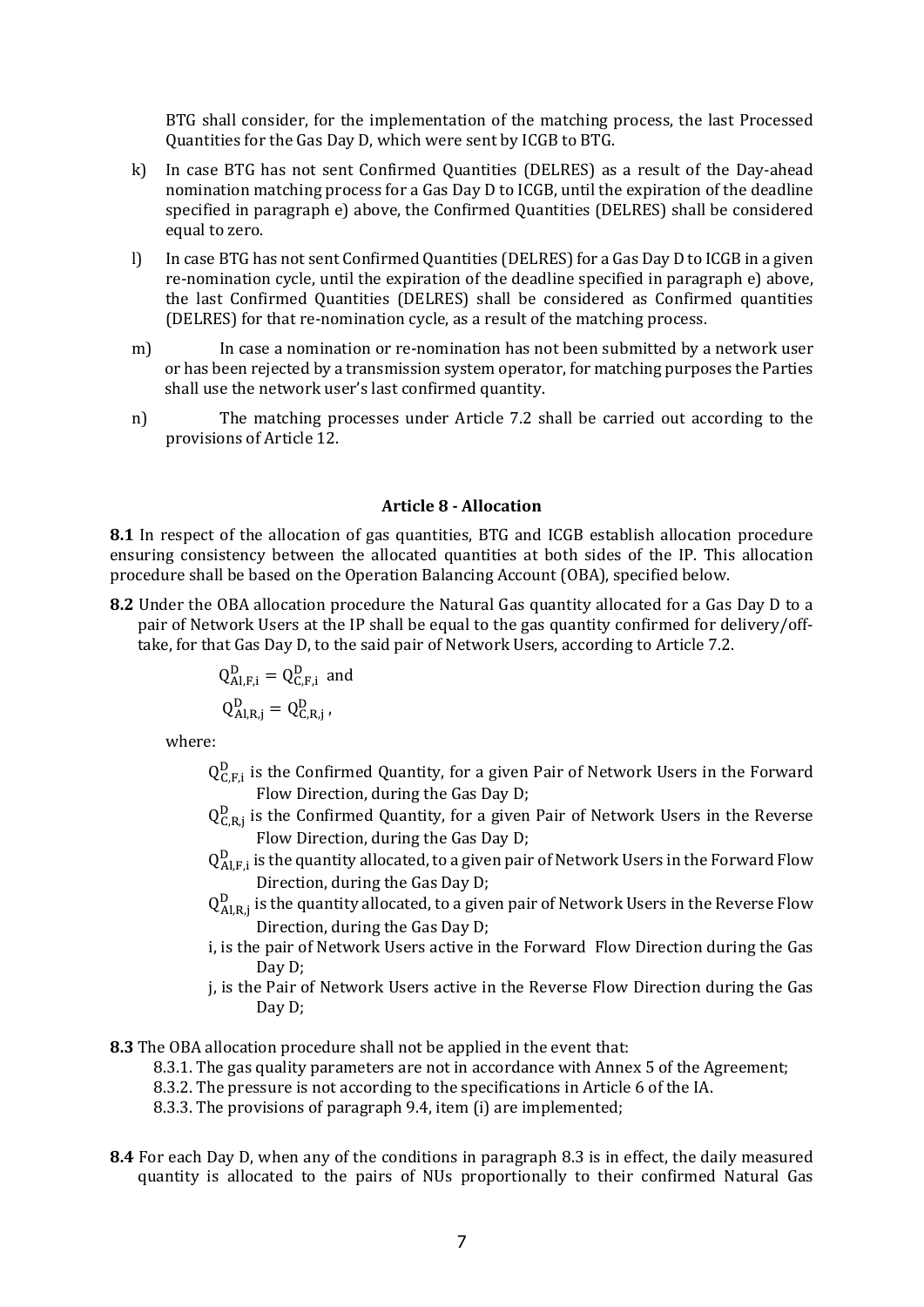quantities in both directions of the IP. The OBA allocation procedure shall be re-applied on the next Day D+1 after the Day D in which all of the conditions in paragraph 8.3 are no longer in effect, unless both Parties mutually agree to postpone the application of the OBA for a specific period. Pro-rata allocated quantities shall be calculated by using the following formulas:

In the Forward Flow Direction:

$$
Q_{Al,F,i}^D = Q_{C,F,i}^D + Q_{SD}^D * \frac{Q_{C,F,i}^D}{\sum_i Q_{C,F,i}^D + \sum_j Q_{C,R,j}^D}
$$

In the Reverse Flow Direction:

$$
Q_{Al,R,j}^D = Q_{C,R,j}^D - Q_{SD}^D * \frac{Q_{C,R,j}^D}{\sum_i Q_{C,F,i}^D + \sum_j Q_{C,R,j}^D}
$$

 $\sim$  D

Where:

 $Q_{SD}^D$  is the steering difference during the Day D:

$$
Q_{SD}^D = Q_M^D - \sum_i Q_{C,F,i}^D + \sum_j Q_{C,R,j}^D
$$

Each Day for which the pro-rata allocation procedure applies, the OBA is updated by calculating the TBP, considering DBP that equals to zero (0).

**8.5** The indicative allocation of Natural Gas quantities shall be carried out via an ALOCAT message according to Edig@s-XML format, for each Pair of Network Users, on a daily basis, until UTC 8:30 (winter time) and UTC 7:30 (summer time) for the previous Day.

#### **Article 9 ‐ Operational Balancing Account**

- **9.1** The Parties shall strive to reach an equality between the confirmed quantities and the actually metered quantities at the IP in order to maintain TBP as close as possible to zero, and to ensure that the LR specified in paragraph 9.2 is not violated.
- **9.2** The LR is specified by its lower limit value, which is set to ……………….. kWh and its upper limit value which is set to ……………….. kWh. The lower and / or upper value of the LR may be changed upon mutual agreement of ICGB and BTG, in case of justified operational needs, including but not limited to:
	- (a) Exceptional events
	- (b) Unplanned maintenance works
	- (c) Scheduled flow below the GMS Stara Zagora minimum measurement and / or flow control limits.
	- (d) Increase or decrease of the IP's technical capacity.

**9.3** In order to carry out the indicative allocation of the Natural Gas quantities to each Pair of Network Users, for Day D, the Parties shall verify whether the LR, applicable for that Day D, is violated.

(i) If for the Day D

$$
TBP_{D-1} + \sum_{i} Q_{C,F,i}^D - \sum_{j} Q_{C,R,j}^D - Q_M^D > LR_{up}
$$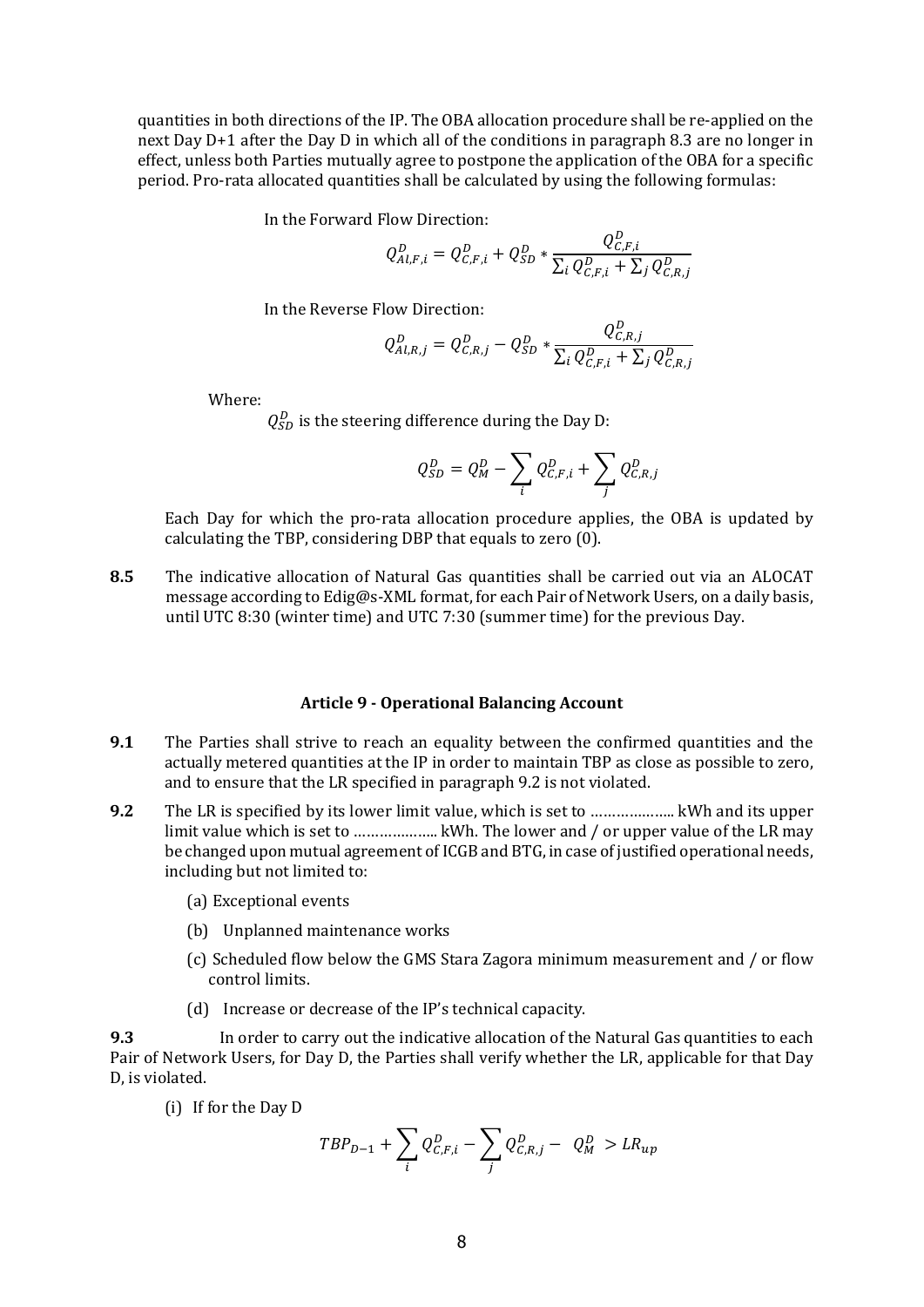or

$$
TBP_{D-1} + \sum_{i} Q_{C,F,i}^{D} - \sum_{j} Q_{C,R,j}^{D} - Q_{M}^{D} < LR_{low}
$$

the Parties shall carry out the indicative allocation of Natural Gas quantities in accordance with the provisions of paragraph 8.4.

(ii) If for the Day D

$$
LR_{low} \leq TBP_{D-1} + \sum_{i} Q_{C,F,i}^{D} - \sum_{j} Q_{C,R,j}^{D} - Q_{M}^{D} \leq LR_{up}
$$

the Parties carry out the indicative allocation of Natural Gas quantities in accordance with the provisions of paragraph 8.2.

**9.4** In order to carry out the final allocation of the Natural Gas quantities to each Pair of Network Users, for each Day D of the Month M, the Parties shall verify, based on validated measurements, whether the LR, applicable for that Day D, is violated.

(i) If for the Day D

$$
TBP_{D-1} + \sum_{i} Q_{C,F,i}^{D} - \sum_{j} Q_{C,R,j}^{D} - Q_{M}^{D} > LR_{up}
$$

or

$$
TBP_{D-1} + \sum_{i} Q_{C,F,i}^{D} - \sum_{j} Q_{C,R,j}^{D} - Q_{M}^{D} < LR_{low}
$$

the Parties carry out the final allocation of Natural Gas quantities in accordance with the provisions of paragraph 8.4

(ii) If for the Day D

$$
LR_{low} \leq TBP_{D-1} + \sum_{i} Q_{C,F,i}^{D} - \sum_{j} Q_{C,R,j}^{D} - Q_{M}^{D} \leq LR_{up}
$$

the Parties carry out the final allocation of Natural Gas quantities in accordance with the provisions of paragraph 8.2.

#### **9.5** The Parties may operationally agree to:

(a) temporarily expand the limits of LR for a certain number of consecutive Gas Days. The OBA expansion can be requested either before the end of the Gas Day D, when it becomes clear that there will be such situation (so the necessary actions are taken in due time), or once the Gas Day D has ended and the exact quantities exceeding the OBA limits are already known. The requests and the approvals of such temporary OBA limits expansion shall be submitted to the other Party in written form by e-mail. Any additional information can be clarified in advance by phone. In the requesting e-mail there should be a proposed deadline within which the requesting party will make all efforts to restore the TBP back in the normal OBA limits stated in paragraph 9.2. Approvals should be received by the requesting party before UTC 09:00 of Gas Day D+1, in order to abide by the deadlines for allocation of the quantities. Both parties shall appoint their representatives and their contact information (email addresses, phone numbers and names if applicable), authorized to request and approve temporary OBA limits expansion for a specified time period. Both parties shall inform the other side in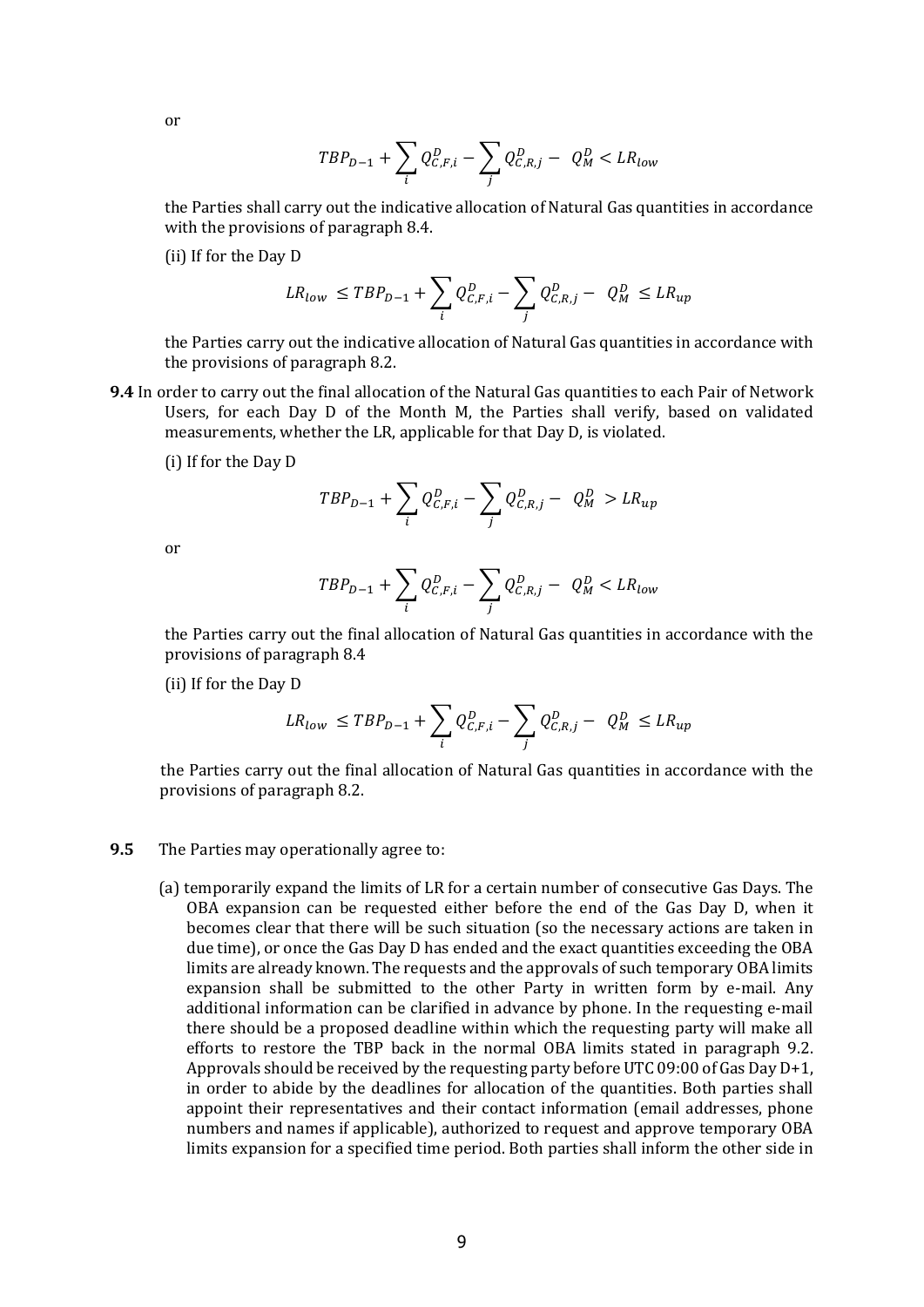due time if any changes occur in the list of authorized representatives and their contact information.

оr

(b) suspend the implementation of the OBA allocation procedure, and apply the pro-rata allocation procedure, as per paragraph 8.4, for any Gas Day D at the end of which the TBP is not within the limits of LR. Each Gas Day D for which the pro-rata allocation procedure applies, the OBA is updated by calculating the TBP, considering DBP that equals to zero (0).

# **Article 11 ‐ Reports**

- **11.1** The indicative allocation of Natural Gas quantities shall be carried out via an ALOCAT message according to Edig@s-XML format, for each Pair of Network Users, on a daily basis, until UTC 08:30 for the previous Day. The excel document-based data exchange method shall be used temporarily by the Parties as a back-up solution in case of failure of the above mentioned data exchange method.
- **11.2** The final allocation of Natural Gas quantities for each Gas Day of the Month M, and for each Pair of Network Users, based on validated measurements, shall be carried out until UTC 12:00 of the third calendar day of the Month immediately succeeding the Month M.
- **11.3** Daily and Monthly quantity allocation protocols shall be issued by ICGB and signed by both Parties. The Daily and Monthly allocation protocols shall be in accordance with the preliminarily approved forms as in Annex 4. The Natural Gas quantities, expressed in volume units, are registered in the allocation protocols for reference purposes only. The Monthly quantity allocation protocol shall be preceded by the respective Quality and Quantity measurement protocols of the gas quantity and quality according to Annex 7, where Natural Gas quantities are also expressed in volume units ( $0^{\circ}$ C and  $15^{\circ}$ C), for reference purposes only.
- **11.4** Until the fourth calendar day of the month, ICGB shall provide, by e-mail, the monthly quantity and quality reports, in the format generated by the flow computers of the GMS Stara Zagora.
- **11.5** The data in the quantity allocation protocols shall be used by BTG and ICGB to prepare and sign the quantity allocation protocols per each NU pair active at the IP.
- **11.6** ICGB shall issue and forward to BTG daily the OBA protocol for day D, not later than UTC 9:00. The ΟΒΑ Protocol shall be in accordance with the standard form of Annex 9 of the Interconnection Agreement. ICGB shall send daily to BTG an Account Situation Document (ACCSIT) notification containing the TBP, in accordance with Article 12, not later than UTC 9:00 on the Day D+1.
- **11.7** ICGB representative shall issue, sign and forward to BTG the monthly OBA protocol until 10:30 UTC and BTG representative shall sign and return it until 13:30 UTC of the third calendar day of the month M. The ΟΒΑ Protocol shall be in accordance with the standard form of Annex 9 of the Interconnection Agreement.
- **11.8** Each Party shall have the right to request corrections of the monthly Quantity and Quality reports within a period of three (3) months starting from the time the alleged discrepancy occurred. In such cases correction measurement protocols shall be issued by the party responsible for the equipment, the other Party shall sign those protocols if there are no objections and the corrected data will be deemed as the valid quantity/quality data. The allocation for the Network Users will not be changed and the difference with the original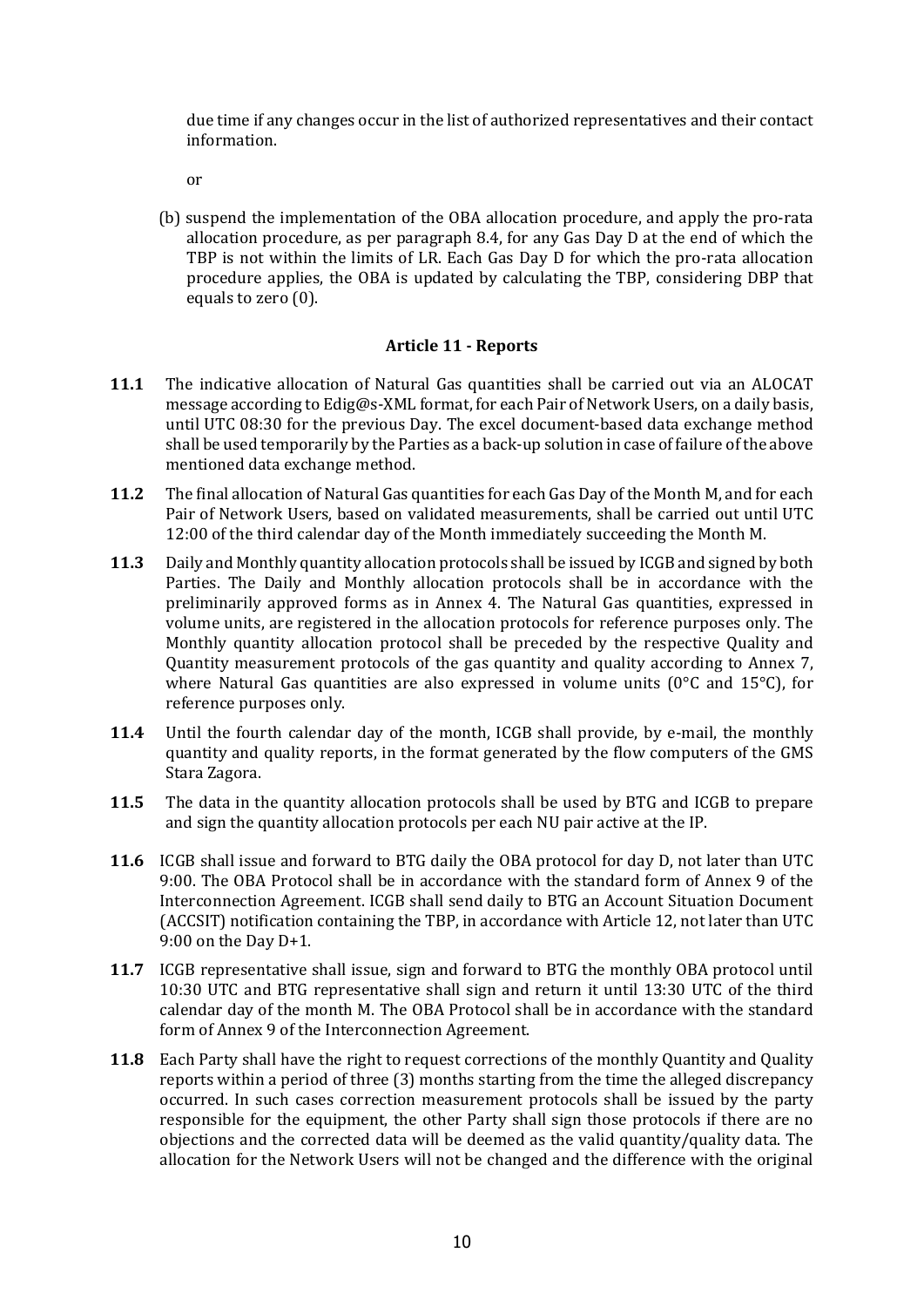allocation protocol shall be added to the OBA account for the Gas Day for which the correction protocols are issued and signed.

# **Article 14 ‐ Constraints and communication procedures in case of exceptional event**

**14.1** Whenever a limit for the gas quality specification according to Annex 5 is approached or exceeded, ICGB and/or BTG shall inform each other thereof and shall take appropriate measures to shut off such gas or organize the flow in a way accepted by the respective Downstream Operator. Depending on the position of the Downstream Operator, the gas will be interrupted or not, whilst the Upstream Operator shall immediately undertake corrective actions to bring the gas properties back on spec as soon as possible.

**14.2** In case of an exceptional event in the ICGB or BTG systems, each Party shall inform the other Party within one hour of becoming aware of the exceptional event, on the following:

- the date and time when the exceptional event occurred and the estimated remedy duration;
- $\bullet$  the estimated gas delivery or taking over regime;
- the necessary operations to restore the normal delivery taking over regime;
- the change of gas pressure and quantity of the gas delivered and taken over.

The Parties shall report to the Dispatching Centers – that have round-the-clock contact each other at any time, their responsibilities regarding the operative command and the agreement of the current working regimes for the pipeline system that ensure gas delivery and taking over through the IP STARA ZAGORA, as well as any other operative problems of mutual interest. The communication shall be performed by means of telephone call for information, followed by a written confirmation;

Following the coordination of the current working regimes during an exceptional event, each Party shall inform in a prompt manner its affected network users, on the following:

- the date and time when the exceptional event occurred and the estimated remedy duration;
- the estimated gas delivery or taking over regime;
- the necessary operations to restore the normal delivery taking over regime;
- the change of gas pressure and quantity of the gas delivered and taken over.
- if a constraint affects the quantities that were confirmed to the Network Users, before the constraint took effect, a new set of confirmed quantities for each pair of Network Users shall be established for the constraint period, and a new matching cycle shall commence. The net flow shall be in accordance with the sum of the new confirmed quantities. The Network Users shall be advised about the new confirmed quantities.
- any revision of the constraint shall initiate a new matching cycle, which will lead to revised confirmed quantities. Each Network User shall be informed about his changed confirmed quantities as soon as practicable.

Once the exceptional event ends, the relevant affected party shall inform the other party as soon as reasonably practicable and each party shall inform its respective affected network users accordingly.

Contact data of the Parties related to emergency activities are listed in Annex 6A and Annex 6B.

### **14.3 Interruption**